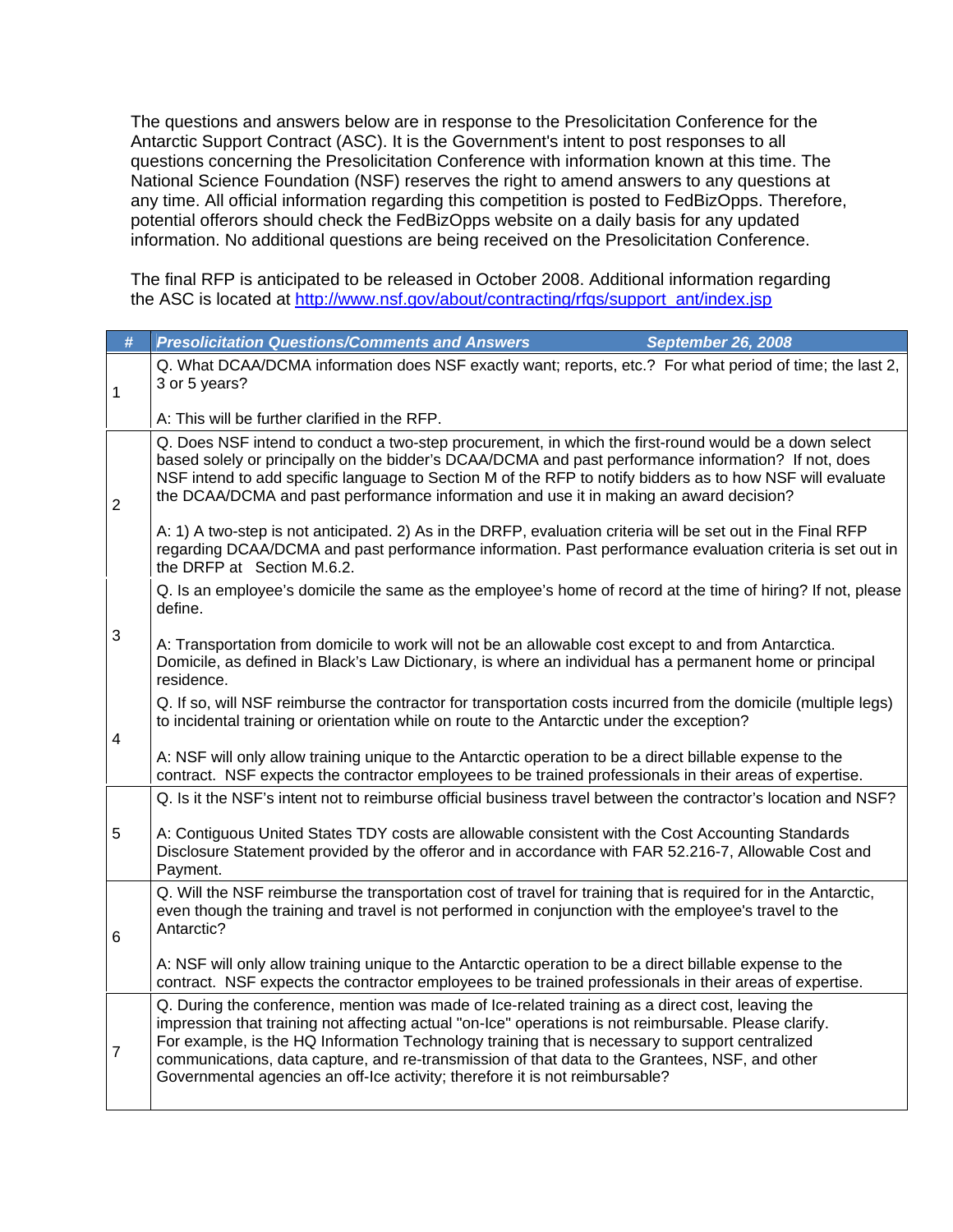| #  | <b>Presolicitation Questions/Comments and Answers</b>                                                                                                                                                                                                                                                                                                                                                                                                                                                                                                                                                                                                                                                                                                                                                                                                                                                                                                                                                                                                        | <b>September 26, 2008</b> |
|----|--------------------------------------------------------------------------------------------------------------------------------------------------------------------------------------------------------------------------------------------------------------------------------------------------------------------------------------------------------------------------------------------------------------------------------------------------------------------------------------------------------------------------------------------------------------------------------------------------------------------------------------------------------------------------------------------------------------------------------------------------------------------------------------------------------------------------------------------------------------------------------------------------------------------------------------------------------------------------------------------------------------------------------------------------------------|---------------------------|
|    | A: NSF will only allow training unique to the Antarctic operation to be a direct billable expense to the<br>contract. NSF expects the contractor employees to be trained professionals in their areas of expertise.                                                                                                                                                                                                                                                                                                                                                                                                                                                                                                                                                                                                                                                                                                                                                                                                                                          |                           |
| 8  | Q. Similarly, is it the NSF's intent to not reimburse the contractor for training that is required by U.S., New<br>Zealand, and Chilean laws or regulations? For example, New Zealand law reguires specific health and<br>safety training for personnel who will not deploy to the Antarctic.                                                                                                                                                                                                                                                                                                                                                                                                                                                                                                                                                                                                                                                                                                                                                                |                           |
|    | A: NSF will only allow training unique to the Antarctic operation to be a direct billable expense to the<br>contract. NSF expects the contractor employees to be trained professionals in their areas of expertise.                                                                                                                                                                                                                                                                                                                                                                                                                                                                                                                                                                                                                                                                                                                                                                                                                                          |                           |
| 9  | Q. We greatly appreciate the NSF's outstanding management of the 26-28 August 2008 Pre-Solicitation<br>Conference. The information provided at the Pre-Solicitation Conference to potential Offerors will<br>undoubtedly improve the alignment of contractor proposals with the NSF's Antarctic Support requirements.<br>We also appreciate the NSF's decision to hold one-on-one Offeror meetings. It is requested that the timing<br>of the meetings, currently scheduled for January 2009 just prior to proposal submission, be moved to a date<br>earlier in the procurement cycle. Questions asked and clarifications provided early in the proposal process<br>will improve not only the quality of contractor proposals submitted to the NSF, but also provide the NSF with<br>ample time to issue RFP modifications that may be required to ensure that all Antarctic Support<br>requirements are specified to the Offerors. It is requested that the meetings be scheduled in early October<br>and before the release of the final RFP if possible. |                           |
|    | A: All information concerning pre-proposal meetings will be made available at<br>http://www.nsf.gov/about/contracting/rfqs/support_ant/index.jsp.                                                                                                                                                                                                                                                                                                                                                                                                                                                                                                                                                                                                                                                                                                                                                                                                                                                                                                            |                           |
| 10 | Q. Please confirm that the successful Antarctic Support Contract Offeror will not be required to assume the<br>current contractor's lease for the Centennial, Colorado Headquarters facility.<br>A: The contractor is not required to use the existing facilities of the current contractor in Centennial,<br>Colorado, and may propose other locations for the contiguous United States headquarters facility. The<br>lease for the Centennial facility is not controlled by the Government. The furnishings and equipment in the<br>Centennial facility are owned by the Government and can be made available for any operating location<br>proposed.                                                                                                                                                                                                                                                                                                                                                                                                      |                           |
|    | Q. Please confirm that business travel costs such as the expense to bring TDY personnel into the ASC<br>headquarters for a limited duration work assignment is an allowable direct charge to the contract.                                                                                                                                                                                                                                                                                                                                                                                                                                                                                                                                                                                                                                                                                                                                                                                                                                                   |                           |
| 11 | A: Contiguous United States TDY costs are allowable consistent with the Cost Accounting Standards<br>Disclosure Statement provided by the offeror and in accordance with FAR 52.216-7, Allowable Cost and<br>Payment.                                                                                                                                                                                                                                                                                                                                                                                                                                                                                                                                                                                                                                                                                                                                                                                                                                        |                           |
| 12 | Q. We recognize and agree with the NSF's need to limit the number of contractor personnel participating in<br>the Site visit to McMurdo and South Pole Stations. The possible use of a lottery to select which companies<br>can participate in the Site visit presents significant concern to include the possible participation by<br>companies who may not submit a proposal to the NSF in response to the solicitation, participation by<br>companies not qualified to perform the requirements of the Antarctic Support Contract and the possible<br>exclusion of viable Offerors whose proposed approaches to the NSF would benefit from the information<br>obtained during the site visit. It is requested that the NSF limit attendance to all prime contractor teams<br>committed to the submission of proposals in response to the solicitation and that the maximum capacity of<br>20 attendee slots be divided equally by the number of qualified Offerors.<br>A: Information on site visits will be posted on FedBizOpps and at                  |                           |
|    | http://www.nsf.gov/about/contracting/rfgs/support_ant/index.jsp.                                                                                                                                                                                                                                                                                                                                                                                                                                                                                                                                                                                                                                                                                                                                                                                                                                                                                                                                                                                             |                           |
|    | Q. What is the total FY2008 IT&C investment in dollars? What is the forecasted investment?                                                                                                                                                                                                                                                                                                                                                                                                                                                                                                                                                                                                                                                                                                                                                                                                                                                                                                                                                                   |                           |
| 13 | A: Copies of the 2006 and 2007 Annual Program Plans are posted at<br>http://www.nsf.gov/about/contracting/rfgs/support_ant/index.jsp. Future investments are subject to the<br>availability of funds.                                                                                                                                                                                                                                                                                                                                                                                                                                                                                                                                                                                                                                                                                                                                                                                                                                                        |                           |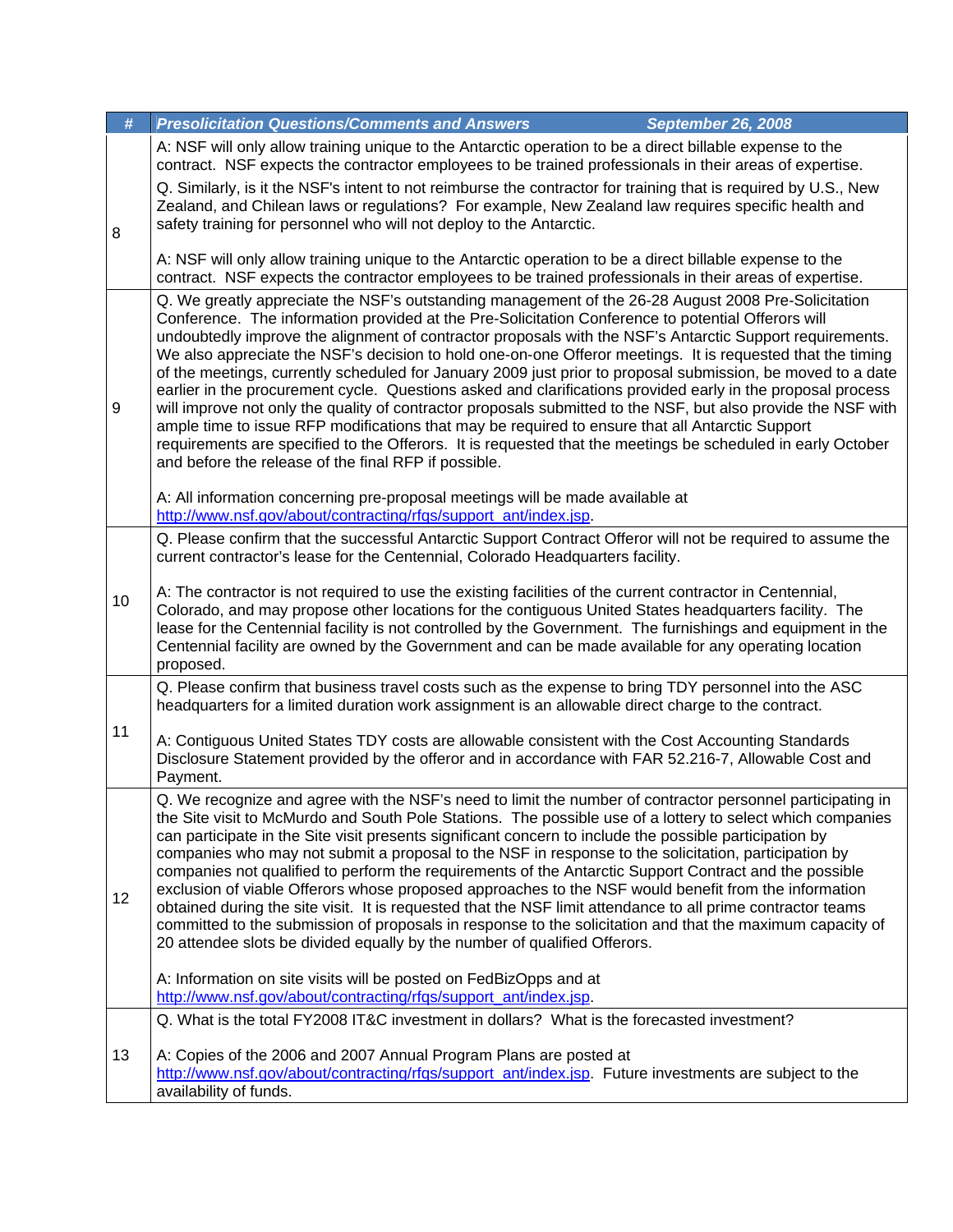| #  | <b>Presolicitation Questions/Comments and Answers</b>                                                                                                                                                                                                                                                                                                                                                                                                                                                                                                                                                                                                                                                                                                                                                                                                                                                                                                                                                                                                                                                                                                                                                                                                                                                                                                                                                                                                                                                                                                                    | <b>September 26, 2008</b> |  |
|----|--------------------------------------------------------------------------------------------------------------------------------------------------------------------------------------------------------------------------------------------------------------------------------------------------------------------------------------------------------------------------------------------------------------------------------------------------------------------------------------------------------------------------------------------------------------------------------------------------------------------------------------------------------------------------------------------------------------------------------------------------------------------------------------------------------------------------------------------------------------------------------------------------------------------------------------------------------------------------------------------------------------------------------------------------------------------------------------------------------------------------------------------------------------------------------------------------------------------------------------------------------------------------------------------------------------------------------------------------------------------------------------------------------------------------------------------------------------------------------------------------------------------------------------------------------------------------|---------------------------|--|
|    | Q. What are the information services offered to the grantees and the policies for competing resources, such<br>as bandwidth? For example, is the 2+ Terabytes of storage at South Pole Station available to grantees?<br>How is it allocated? How is the data transferred daily from South Pole allocated between competing<br>grantees and programs?                                                                                                                                                                                                                                                                                                                                                                                                                                                                                                                                                                                                                                                                                                                                                                                                                                                                                                                                                                                                                                                                                                                                                                                                                    |                           |  |
| 14 | A: a. Grantees submit annual IT support requirements in POLAR ICE as part of the annual Support<br>Information Package (SIP) requirements gathering and resource allocation process. Formal service<br>offerings are captured in the POLAR ICE SIP pages for Computers and Communications. Offerors will be<br>given the opportunity for guest access to POLAR ICE. b. Requirements are collectively balanced against<br>available resources. When collective requirements exceed available resources, the ASC works with the<br>Grantees to reduce demand to a supportable level. Often the NSF Science Program Manager is consulted<br>in the process to validate Grantee hard requirements and assist in equitable allocations of contrained<br>resources. c. The 2 Terabyte Network Attached Storage at South Pole is not allocated for direct science<br>data storage. It supports routine station operations and user account network storage allocations. Primary<br>data storage for Grantees is the responsibility of the Grantee to provide via instrumentation design. The<br>only dedicated high volume storage for Grantee data is the local South Pole staging storage within the<br>South Pole TDRSS Relay (SPTR) system. The SPTR file store/forward system incorporates rules that<br>assign maxium data transfer allocations, and a fair allocation rule allows a user to exceed a daily allocation<br>conditioned on the status of other authorized users completing their allocation. This is a simplified synopsis<br>of the file allocation rules. |                           |  |
| 15 | Q. The integration and implementation costs for replacing the legacy applications such as MAPCON will be<br>significant. What financing model does the NSF envision?                                                                                                                                                                                                                                                                                                                                                                                                                                                                                                                                                                                                                                                                                                                                                                                                                                                                                                                                                                                                                                                                                                                                                                                                                                                                                                                                                                                                     |                           |  |
|    | A: It is the responsibility of the offeror to propose their approach which will be evaluated in accordance with<br>Section M of the RFP.                                                                                                                                                                                                                                                                                                                                                                                                                                                                                                                                                                                                                                                                                                                                                                                                                                                                                                                                                                                                                                                                                                                                                                                                                                                                                                                                                                                                                                 |                           |  |
|    | Q. What is the timeframe the NSF expects for completing its legacy systems replacement strategy?                                                                                                                                                                                                                                                                                                                                                                                                                                                                                                                                                                                                                                                                                                                                                                                                                                                                                                                                                                                                                                                                                                                                                                                                                                                                                                                                                                                                                                                                         |                           |  |
| 16 | A: It is the responsibility of the offeror to propose their approach, which will be evaluated in accordance with<br>Section M of the RFP.                                                                                                                                                                                                                                                                                                                                                                                                                                                                                                                                                                                                                                                                                                                                                                                                                                                                                                                                                                                                                                                                                                                                                                                                                                                                                                                                                                                                                                |                           |  |
|    | Q. What is the NSF's current thinking for long-term South Pole Station data transmission solutions?                                                                                                                                                                                                                                                                                                                                                                                                                                                                                                                                                                                                                                                                                                                                                                                                                                                                                                                                                                                                                                                                                                                                                                                                                                                                                                                                                                                                                                                                      |                           |  |
| 17 | A: NSF maintains liaisons with the commercial satellite sector and U.S. Government agencies to maintain<br>dialogs for emergent opportunities from existing resources. NSF maintains surveillance on FCC filings for<br>future systems that offer potential and engages the applicant in dialog when warranted. NSF has initiated<br>concept studies to look at feasibility of space and terrestrial solutions. These results are constantly fed into<br>a trade-space that is periodically reviewed for updating a strategic roadmap.                                                                                                                                                                                                                                                                                                                                                                                                                                                                                                                                                                                                                                                                                                                                                                                                                                                                                                                                                                                                                                   |                           |  |
| 18 | Q. Will the cost/benefit analysis for Port Hueneme mentioned during the briefing be made available to<br>Offerors so that we may more fully understand all of the costs and benefits (including any free services)<br>under the current arrangement?                                                                                                                                                                                                                                                                                                                                                                                                                                                                                                                                                                                                                                                                                                                                                                                                                                                                                                                                                                                                                                                                                                                                                                                                                                                                                                                     |                           |  |
|    | A: NSF does not have a cost-benefit analysis for Port Hueneme. Operating costs for Port Hueneme are<br>available at http://www.nsf.gov/about/contracting/rfqs/support_ant/index.jsp.                                                                                                                                                                                                                                                                                                                                                                                                                                                                                                                                                                                                                                                                                                                                                                                                                                                                                                                                                                                                                                                                                                                                                                                                                                                                                                                                                                                     |                           |  |
| 19 | Q. In the Contract Presentation by Ms. Millisor, it was indicated that the clause regarding subcontractor fee<br>would be deleted. Please verify that the clause to be deleted is B.7.d (paragraphs 1 and 2) Allowability of<br>Subcontractor Award Fee of page 6 of 142 of the draft RFP                                                                                                                                                                                                                                                                                                                                                                                                                                                                                                                                                                                                                                                                                                                                                                                                                                                                                                                                                                                                                                                                                                                                                                                                                                                                                |                           |  |
|    | A: Section B.7(d) will be removed from the final RFP.                                                                                                                                                                                                                                                                                                                                                                                                                                                                                                                                                                                                                                                                                                                                                                                                                                                                                                                                                                                                                                                                                                                                                                                                                                                                                                                                                                                                                                                                                                                    |                           |  |
| 20 | Q. The NSF has made substantial improvements in the commercial viability of the DRFP by clarifying that<br>the Available Award Fee Pool will be established by the NSF in order to provide sufficient incentive to all<br>bidders, and by the elimination of the clause restricting subcontractor fee. We still have a concern that the<br>DRFP had significant cost items as cost reimbursable non fee bearing. Will these clauses also be revised to                                                                                                                                                                                                                                                                                                                                                                                                                                                                                                                                                                                                                                                                                                                                                                                                                                                                                                                                                                                                                                                                                                                   |                           |  |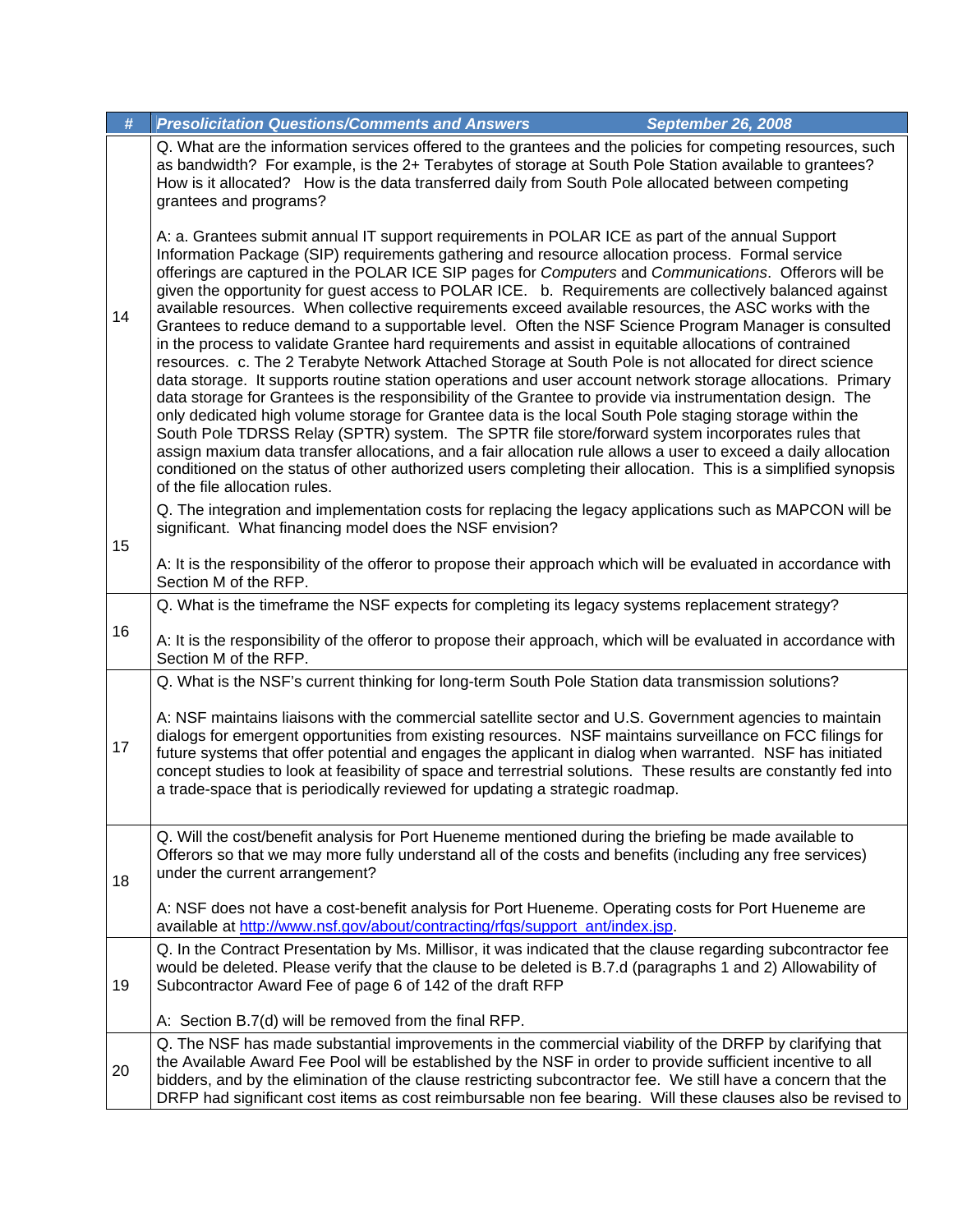| #  | <b>Presolicitation Questions/Comments and Answers</b><br>September 26, 2008                                                                                                                                                                                                                                                                                                                                                                                                                                                                                                                                           |  |
|----|-----------------------------------------------------------------------------------------------------------------------------------------------------------------------------------------------------------------------------------------------------------------------------------------------------------------------------------------------------------------------------------------------------------------------------------------------------------------------------------------------------------------------------------------------------------------------------------------------------------------------|--|
|    | allow fee and incentivize effective contractor management of these costs?                                                                                                                                                                                                                                                                                                                                                                                                                                                                                                                                             |  |
|    | A: The cost reimbursable items that do not bear fee do not comprise a significant part of the contract<br>dollars.                                                                                                                                                                                                                                                                                                                                                                                                                                                                                                    |  |
| 21 | Q. Several presenters referenced the Annual Program Plan. Will NSF make the most recent Annual<br>Program Plan available to bidders, including annual baseline budget details through posting on the<br>procurement library?                                                                                                                                                                                                                                                                                                                                                                                          |  |
|    | A: Copies of the 2006 and 2007 Annual Program Plans (APP) are posted at<br>http://www.nsf.gov/about/contracting/rfqs/support_ant/index.jsp. It is NSF's intent to also make available<br>copies of more recent APPs.                                                                                                                                                                                                                                                                                                                                                                                                  |  |
| 22 | Q. With reference to Dr. Borg's briefing on the Science Proposal Process, Slide 4, can NSF please<br>elaborate further on the statement that the support contractor is not to "do the science" for the PI?<br>Specifically, are there written guidelines that are applicable to the type of support that is to be provided? If<br>not, can the NSF provide additional clarification on the boundaries that the contractor must observe? Is it<br>correct to assume that assistance that prevents negative impacts to health, safety, and the environment is<br>always to be rendered?                                 |  |
|    | A: Dr. Borg's comments were meant to indicate that the NSF draws a clear distinction between the<br>responsibilities of the researcher and that of the support contractor. NSF expects the contractor to facilitate<br>all aspects of the research being conducted in Antarctica, but the contractor will not undertake or propose<br>research activities itself. Assistance that prevents negative impacts to health, safety and the environment is<br>always to be rendered.                                                                                                                                        |  |
| 23 | Q. As a follow-on to Question 22, when is it appropriate for the contractor to render assistance in the case<br>that a research activity experiences equipment failure? Who decides what degree of assistance is<br>appropriate (e.g., NSF, the contractor, others)? For example, if something breaks in transit and the<br>contractor can repair it with minimal effort, would the contractor make that repair on its own initiative? At<br>what level of cost does NSF get involved in the decision? Can the NSF estimate the frequency and severity<br>of equipment failures that require contractor intervention? |  |
|    | A: In the example cited, the NSF would expect the contractor to provide assistance to the researcher within<br>its own capabilities, and providing that this assistance would not adversely affect other planned activities.<br>The contractor will need to exercise good judgment in this area. NSF approval will be required if the<br>assistance would impact other activities or would result in a change of scope to the research activity.                                                                                                                                                                      |  |
| 24 | Q. With reference to Dr. Borg's briefing on the Science Proposal Process, Slide 5, when changes in the<br>research occur, who decides what level of additional support the contractor will provide? Can the NSF<br>estimate the frequency and magnitude of changes that the contractor must typically accommodate?                                                                                                                                                                                                                                                                                                    |  |
|    | A: In general, the researcher will work with the contractor to propose the change in scope of the research<br>activity and will take the lead in presenting this to NSF. The request is made either to on-site NSF<br>representatives in Antarctica or to the NSF program manager responsible for the project.                                                                                                                                                                                                                                                                                                        |  |
|    | The frequency and magnitude of changes that the contractor will need to accommodate for research<br>activities is directly related to its efficiency and effectiveness in planning and executing the support.                                                                                                                                                                                                                                                                                                                                                                                                         |  |
|    | Q. With reference to Questions 23 and 24, can the NSF provide an estimate of what level of changes to the<br>logistical support plan occur during the year as a result of equipment failures and/or research changes?                                                                                                                                                                                                                                                                                                                                                                                                 |  |
| 25 | A: The frequency and magnitude of changes that the contractor will need to accommodate for research<br>activities is directly related to its efficiency and effectiveness in planning and executing the support.                                                                                                                                                                                                                                                                                                                                                                                                      |  |
| 26 | Q. With reference to Dr. Isern's briefing on Science Support, Slide 6, will the NSF provide a copy of Polar<br>Ice for prospective Offerors to assess the contractor's role in the proposal evaluation process (e.g., a test<br>site and/or more extensive samples of the inputs and outputs)?                                                                                                                                                                                                                                                                                                                        |  |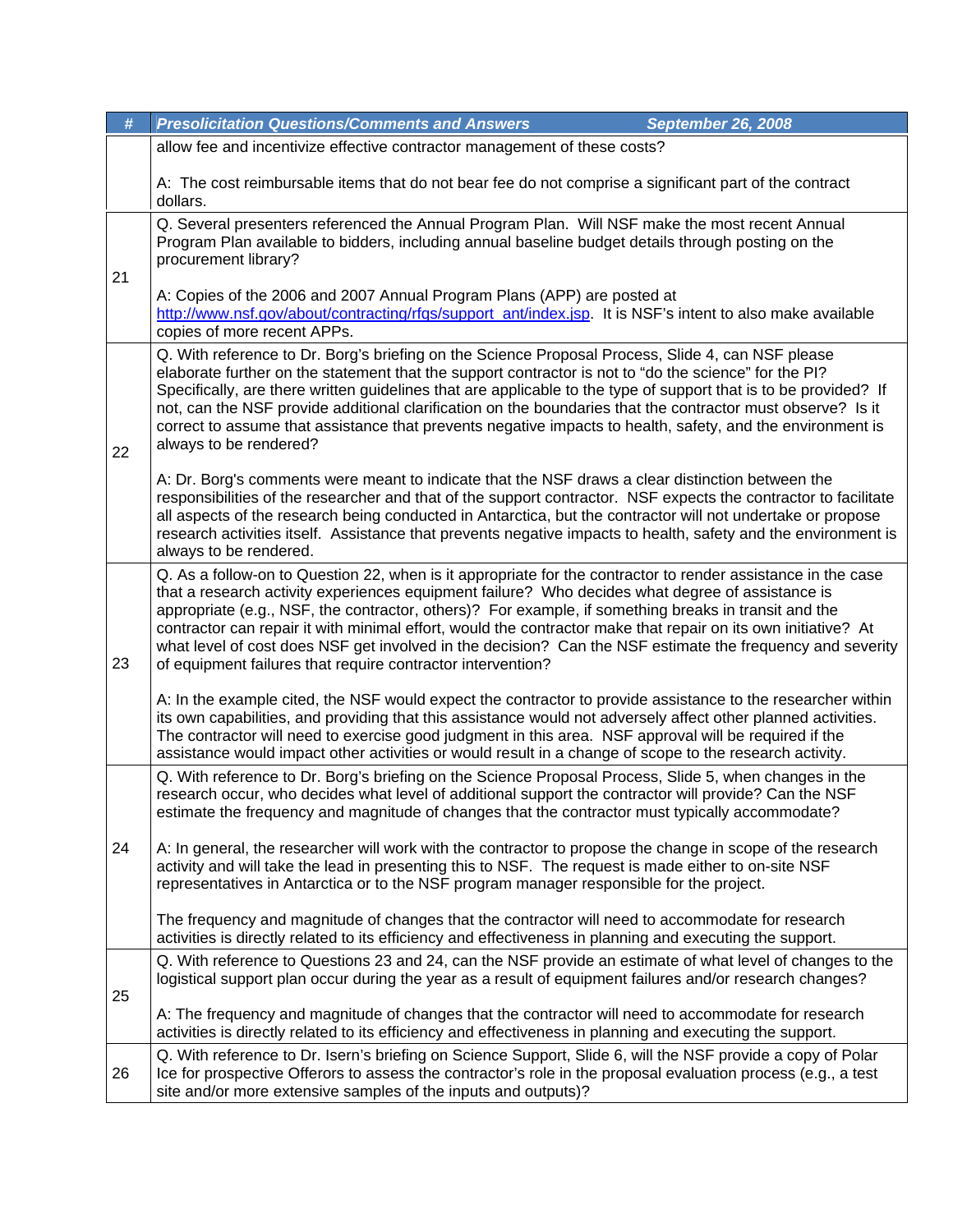| #  | <b>Presolicitation Questions/Comments and Answers</b><br><b>September 26, 2008</b>                                                                                                                                                                                                                                                                                                                                                                                                                                                            |  |
|----|-----------------------------------------------------------------------------------------------------------------------------------------------------------------------------------------------------------------------------------------------------------------------------------------------------------------------------------------------------------------------------------------------------------------------------------------------------------------------------------------------------------------------------------------------|--|
|    | A: Basic structural information concerning USAP systems is available in the Pre-Solicitation Conference<br>presentations at<br>http://www.nsf.gov/about/contracting/rfgs/support_ant/conference/conference_presentations.jsp. Access to<br>live planning data in POLARICE will not be provided, however, access to synthetic data used to train new<br>users of the POLARICE system will be made available for POLARICE. Additional information for access to<br>USAP business systems (i.e., POLARICE, MAPCON) will be posted in FedBizOpps. |  |
| 27 | Q. With reference to Dr. Isern's briefing on Science Support, Slide 26, please clarify who employs the<br>research assistants (e.g., NSF, contractor, or grantees)?                                                                                                                                                                                                                                                                                                                                                                           |  |
|    | A The Antarctic Support Contractor employs the research assistants.:                                                                                                                                                                                                                                                                                                                                                                                                                                                                          |  |
| 28 | Q. With reference to Ms. Penhale's briefing on Environmental Stewardship, Slide 6, does the National<br>Environmental Policy Act (NEPA) specifically apply to NSF activities in Antarctica, or does NSF apply a<br>similar policy?                                                                                                                                                                                                                                                                                                            |  |
|    | A. NSF's compliance with the Antarctic Treaty Act is NSF's mechanism through which it complies with<br><b>NEPA</b>                                                                                                                                                                                                                                                                                                                                                                                                                            |  |
|    | Q. With reference to Ms. Penhale's briefing on Environmental Stewardship, Slide 6, what is the contractor's<br>role in the EIA process? Can NSF elaborate on this process?                                                                                                                                                                                                                                                                                                                                                                    |  |
| 29 | A: At the direction of the NSF Environmental Officer and with input from the appropriate stakeholders<br>(NSF/OPP staff, grantees, and contractor staff) the contractor will prepare EIA documents for review and<br>approval by NSF.                                                                                                                                                                                                                                                                                                         |  |
| 30 | Q. With reference to Ms. Penhale's briefing on Environmental Stewardship, does the Federal Facilities<br>Compliance Act (Public Law 102-368) apply? What liability does the contractor bear for hazardous waste<br>disposal activities?<br>A: The Federal Facilities Compliance Act of 1992 (Public Law 102-368) does not apply to waste<br>management on the Antarctic continent. In general, waste management activities on the continent are                                                                                               |  |
|    | subject to the Antarctic Conservation Act 16 U.S.C. 2401 et seq as amended, and its implementing<br>regulations at 45 CFR Part 671. For activities occurring within the United States or on vessels, the<br>contractor bears the responsibility for compliance with all applicable laws and regulations for its waste<br>management activities. Unless otherwise specified in the contract (or waste management permit issued<br>pursuant to Part 671) the contractor incurs the liability for its hazardous waste disposal activities.       |  |
|    | Q. With reference to Mr. Karcher's briefing on Safety, Slide 10, Mr. Karcher indicated that there was typically<br>only one NSF representative "on the ice" during the season. Where is (are) the NSF representative(s)<br>typically located? What is their decision making authority?                                                                                                                                                                                                                                                        |  |
| 31 | A: The NSF can deploy an NSF Representative to any location in Antarctica, but in general there are<br>only representatives at McMurdo and South Pole Station. A full description of the authority of the NSF<br>Representatives can be found in the NSF/DoD memorandum of agreement. Persons serving in an official<br>NSFREP capacity are formally designated by the Director, OPP, and serve in a program management role.<br>These positions do not have any inherent contractual authority.                                              |  |
| 32 | Q. With reference to Mr. Karcher's briefing on Safety, Slide 13, does the NSF indemnify the contractor for<br>emergency response activities? If not, are there minimum insurance (e.g., medical malpractice)<br>requirements?                                                                                                                                                                                                                                                                                                                 |  |
|    | A. NSF does not indemnify contractor activities in accordance with the Anti-Deficiency Act. See also draft<br>RFP Section H.18.                                                                                                                                                                                                                                                                                                                                                                                                               |  |
| 33 | Q. Will the NSF reimburse the contractor for transportation cost incurred from the domicile to the                                                                                                                                                                                                                                                                                                                                                                                                                                            |  |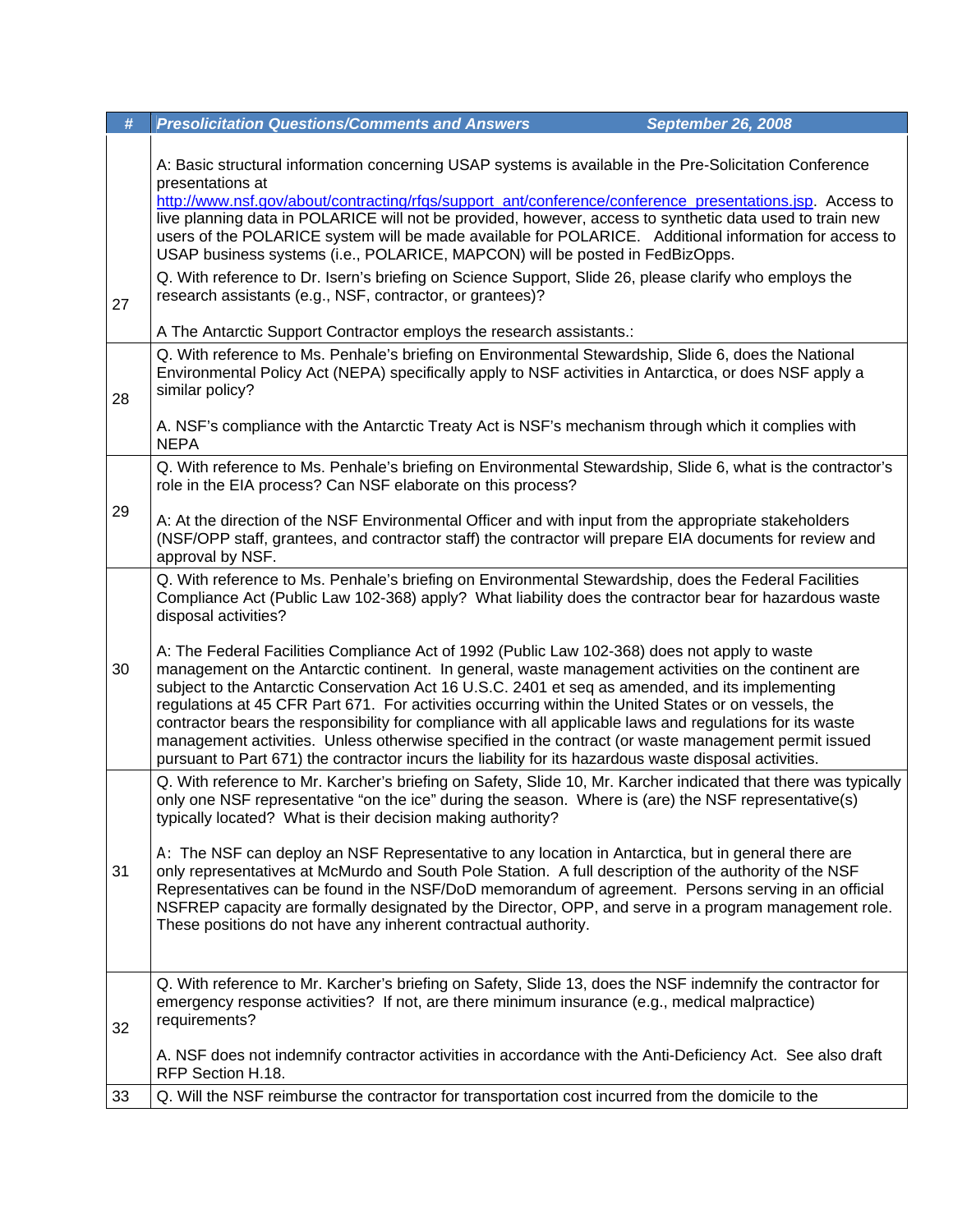| #  | <b>Presolicitation Questions/Comments and Answers</b><br><b>September 26, 2008</b>                                                                                                                                                                                                                                                                                                                                                                                                                                                                                                                                                                                                                                            |  |
|----|-------------------------------------------------------------------------------------------------------------------------------------------------------------------------------------------------------------------------------------------------------------------------------------------------------------------------------------------------------------------------------------------------------------------------------------------------------------------------------------------------------------------------------------------------------------------------------------------------------------------------------------------------------------------------------------------------------------------------------|--|
|    | contractor's headquarters for temporary assignments and performance of work in preparation for the next<br>season?                                                                                                                                                                                                                                                                                                                                                                                                                                                                                                                                                                                                            |  |
|    | A: Contiguous United States TDY costs are allowable consistent with the Cost Accounting Standards<br>Disclosure Statement provided by the offeror and in accordance with FAR 52.216-7, Allowable Cost and<br>Payment.                                                                                                                                                                                                                                                                                                                                                                                                                                                                                                         |  |
| 34 | Q. If the award fee pool is to be determined by NSF, what categories will be included in the award fee pool?<br>What categories will be excluded from the award fee plan?                                                                                                                                                                                                                                                                                                                                                                                                                                                                                                                                                     |  |
|    | A: This is a CPAF contract with a fixed award fee pool. NSF will determine the maximum fee which will be<br>based on the pool of dollars available for award fee by the Government.                                                                                                                                                                                                                                                                                                                                                                                                                                                                                                                                           |  |
| 35 | Q. Given the Operations & Maintenance (O&M) contracts for the research vessels are assignable in regards<br>to the ASC; please clarify how any replacement vessels in the forward years are being solicited.                                                                                                                                                                                                                                                                                                                                                                                                                                                                                                                  |  |
|    | A: A replacement for the Laurence M. Gould is currently being solicited by NSF's incumbent contractor. It is<br>anticipated that a replacement for the Nathaniel B. Palmer will be solicited prior to the end of its charter.                                                                                                                                                                                                                                                                                                                                                                                                                                                                                                 |  |
| 36 | Q. Will bidding for replacement vessels be full and open, how will same be executed (including from what<br>office) and must replacement vessels be built in US shipyards?                                                                                                                                                                                                                                                                                                                                                                                                                                                                                                                                                    |  |
|    | A: This is not part of the current RFP.                                                                                                                                                                                                                                                                                                                                                                                                                                                                                                                                                                                                                                                                                       |  |
|    | Q. The presenter described the use of Polar Ice as an important Db to enable the OPP, Contractor and all<br>stakeholders to conduct science support planning. The Draft RFP does not contain information on Polar Ice<br>and access to the database is restricted. A description of the data field labels contained in Polar Ice may<br>enable Offerors to better understand the use of Polar Ice in the science support planning process. Will the<br>Government provide a data 'dictionary' for Polar Ice? Please note this question does not request access to<br>the Db itself or to specific data contained within Polar Ice, but rather the data fields and their definitions.                                          |  |
| 37 | A: Basic structural information concerning USAP systems is available in the Pre-Solicitation Conference<br>presentations at<br>http://www.nsf.gov/about/contracting/rfgs/support_ant/conference/conference_presentations.jsp. Access to                                                                                                                                                                                                                                                                                                                                                                                                                                                                                       |  |
|    | live planning data in POLARICE will not be provided, however, access to synthetic data used to train new<br>users of the POLARICE system will be made available for POLARICE. Additional information for access to<br>USAP business systems (i.e., POLARICE, MAPCON) will be posted in FedBizOpps.                                                                                                                                                                                                                                                                                                                                                                                                                            |  |
| 38 | Q. The presentation discussed the Government's need to limit the number of attendees on the McMurdo/<br>South Pole site visit to 20 total seats with possible selection by random lottery if more seats were requested<br>than available. To enable optimal attendance by prime contractors, will the Government consider restricting<br>requests for attendance to intended prime contractors? Further, will the Government allow prime<br>contractors to in turn allocate their apportioned number of site visit attendees among their team? This<br>approach would allow primes to determine the composition of their team's attendees, and ensure an<br>equitable allocation and use of limited seats among all Offerors. |  |
|    | A: Information on site visits will be posted on FedBizOpps and at<br>http://www.nsf.gov/about/contracting/rfgs/support_ant/index.jsp.                                                                                                                                                                                                                                                                                                                                                                                                                                                                                                                                                                                         |  |
| 39 | Q. A suggestion was made to move the one-on-one meetings to an earlier date from the presently<br>scheduled Jan 2009 timeframe. The contracting officer invited Offerors to comment on their preferences.<br>This Offeror prefers to keep the date for its one-on-one to a date in January 2009, but no later than 30 days<br>before proposal submittal. Should the Government decide to move the dates for those Offerors requesting<br>an earlier timeframe, would the Government accommodate those Offerors who prefer to stay with the<br>January schedule? Rationale is that one-on-ones may be of better utility after the site visits are completed.                                                                   |  |
|    | A: All information concerning pre-proposal meetings will be made available at<br>http://www.nsf.gov/about/contracting/rfgs/support_ant/index.jsp.                                                                                                                                                                                                                                                                                                                                                                                                                                                                                                                                                                             |  |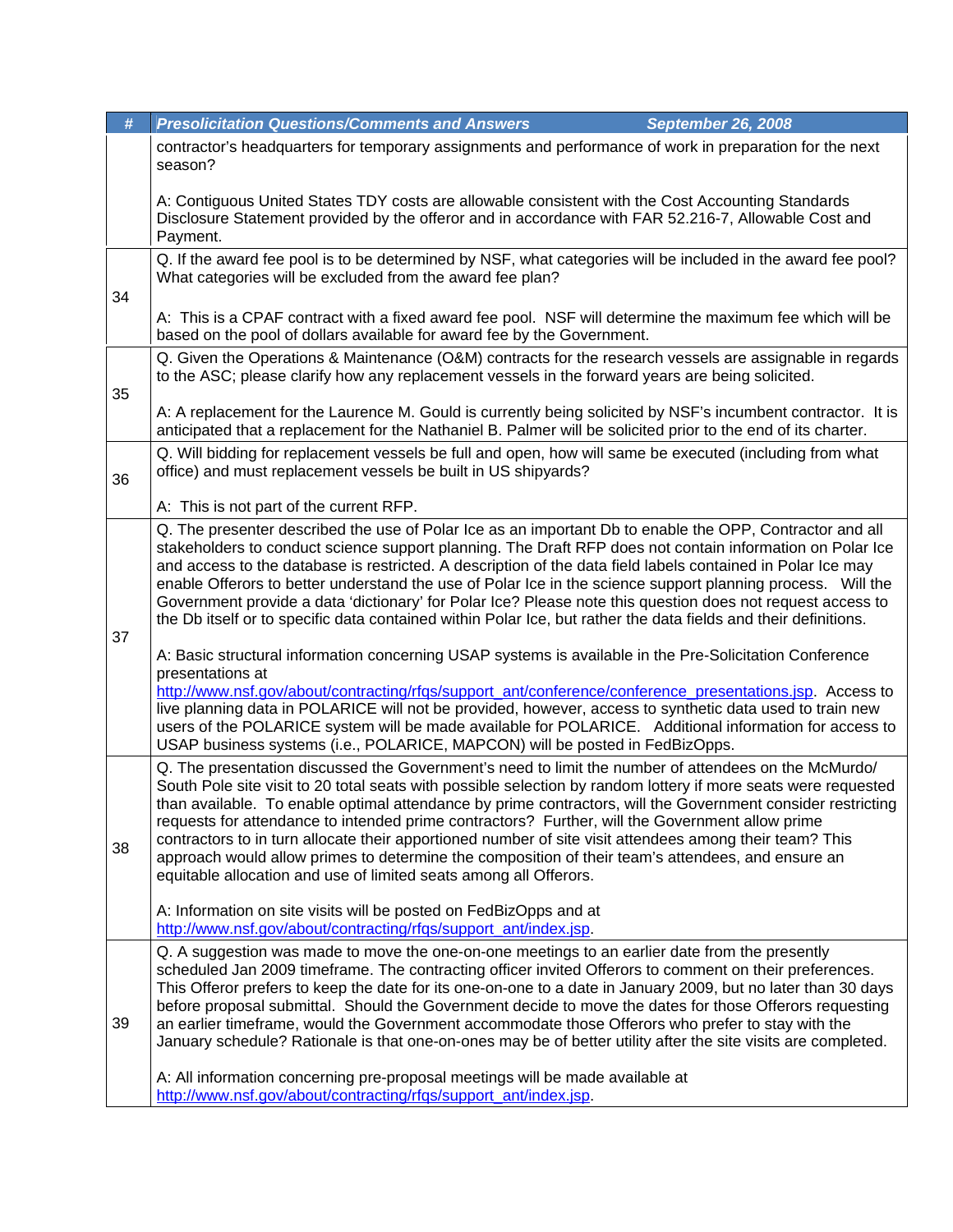| $\#$ | <b>Presolicitation Questions/Comments and Answers</b><br><b>September 26, 2008</b>                                                                                                                                                                                                                                                                                                                                                     |  |
|------|----------------------------------------------------------------------------------------------------------------------------------------------------------------------------------------------------------------------------------------------------------------------------------------------------------------------------------------------------------------------------------------------------------------------------------------|--|
| 40   | Q. I am seeking the Attendees List from the ASC website.                                                                                                                                                                                                                                                                                                                                                                               |  |
|      | A: The attendee list is posted at http://www.nsf.gov/about/contracting/rfqs/support_ant/conference/index.jsp                                                                                                                                                                                                                                                                                                                           |  |
| 41   | Q. In the milestone schedule provided, Pre Proposal One-on-Ones are scheduled for January 2009. Would<br>it be possible to have the One-on-Ones any sooner? In any event, we would like to request scheduling of<br>one-on-ones for our team as soon as possible after RFP release.                                                                                                                                                    |  |
|      | A: All information concerning pre-proposal meetings will be made available at<br>http://www.nsf.gov/about/contracting/rfqs/support_ant/index.jsp.                                                                                                                                                                                                                                                                                      |  |
|      | Q. We understand that the Government will not reimburse daily commuting costs. Are there any other<br>program related travel costs that will be unallowable cost (e.g., program office TDY and offsite training)?                                                                                                                                                                                                                      |  |
| 42   | A: Contiguous United States TDY costs are allowable consistent with the Cost Accounting Standards<br>Disclosure Statement provided by the offeror and in accordance with FAR 52.216-7, Allowable Cost and<br>Payment. NSF will only allow training unique to the Antarctic operation to be a direct billable expense to the<br>contract. NSF expects the contractor employees to be trained professionals in their areas of expertise. |  |
| 43   | Q. In order to develop a cost strategy and establish a level of contractor investment, it is important to have a<br>clear understanding of the available award fee. When will the Government provide the amount of available<br>award fee (in terms of dollars or percentage of estimated fee bearing cost)?                                                                                                                           |  |
|      | A: The amount of award fee for the first period of performance will be included in the final RFP.                                                                                                                                                                                                                                                                                                                                      |  |
| 44   | Q. Reference to the planned site visits: Will the NSF supply specific travel dates and site-specific agendas<br>soon?                                                                                                                                                                                                                                                                                                                  |  |
|      | A: Information on site visits will be posted on FedBizOpps and at<br>http://www.nsf.gov/about/contracting/rfqs/support_ant/index.jsp.                                                                                                                                                                                                                                                                                                  |  |
| 45   | Q. Reference to the pre-solicitation conference announcement that if there are more contractors signed up<br>for the site visits than slots available, contractors will be selected by random lottery: We request that NSF<br>make provisions to accommodate all contractors.                                                                                                                                                          |  |
|      | A: Information on site visits will be posted on FedBizOpps and at<br>http://www.nsf.gov/about/contracting/rfgs/support_ant/index.jsp.                                                                                                                                                                                                                                                                                                  |  |
|      | Q. Reference to the planned site visits: When will the attendees be receiving notification and Medical and<br>Dental packets?                                                                                                                                                                                                                                                                                                          |  |
| 46   | A: Information on site visits will be posted on FedBizOpps and at                                                                                                                                                                                                                                                                                                                                                                      |  |
|      | http://www.nsf.gov/about/contracting/rfgs/support_ant/index.jsp.                                                                                                                                                                                                                                                                                                                                                                       |  |
| 47   | Q. Reference to the pre-proposal one-on-ones: Will the NSF consider accelerating the one-on-one<br>schedule? From a proposal development perspective, a much earlier one-on-one interface is better                                                                                                                                                                                                                                    |  |
|      | A: All information concerning pre-proposal meetings will be made available at<br>http://www.nsf.gov/about/contracting/rfgs/support_ant/index.jsp.                                                                                                                                                                                                                                                                                      |  |
|      | Q. Reference to the pre-proposal one-on-ones: What are the specific criteria that the NSF will use to<br>determine if questions or comments reveal proprietary information?                                                                                                                                                                                                                                                            |  |
| 48   | .A. NSF will apply the Procurement Integrity Act (41 USC 423) as implemented by FAR 3.104-1, the Trade<br>Secrets Act (18 USC 1905), and the Freedom of Information Act as implemented (5 USC 552 et al.) in<br>addressing submitted information.                                                                                                                                                                                      |  |
| 49   | Q. Reference to site visits: With regard to communication with McMurdo and South Pole Stations' science,<br>contractor, and other personnel, what restrictions will be put on attendees?                                                                                                                                                                                                                                               |  |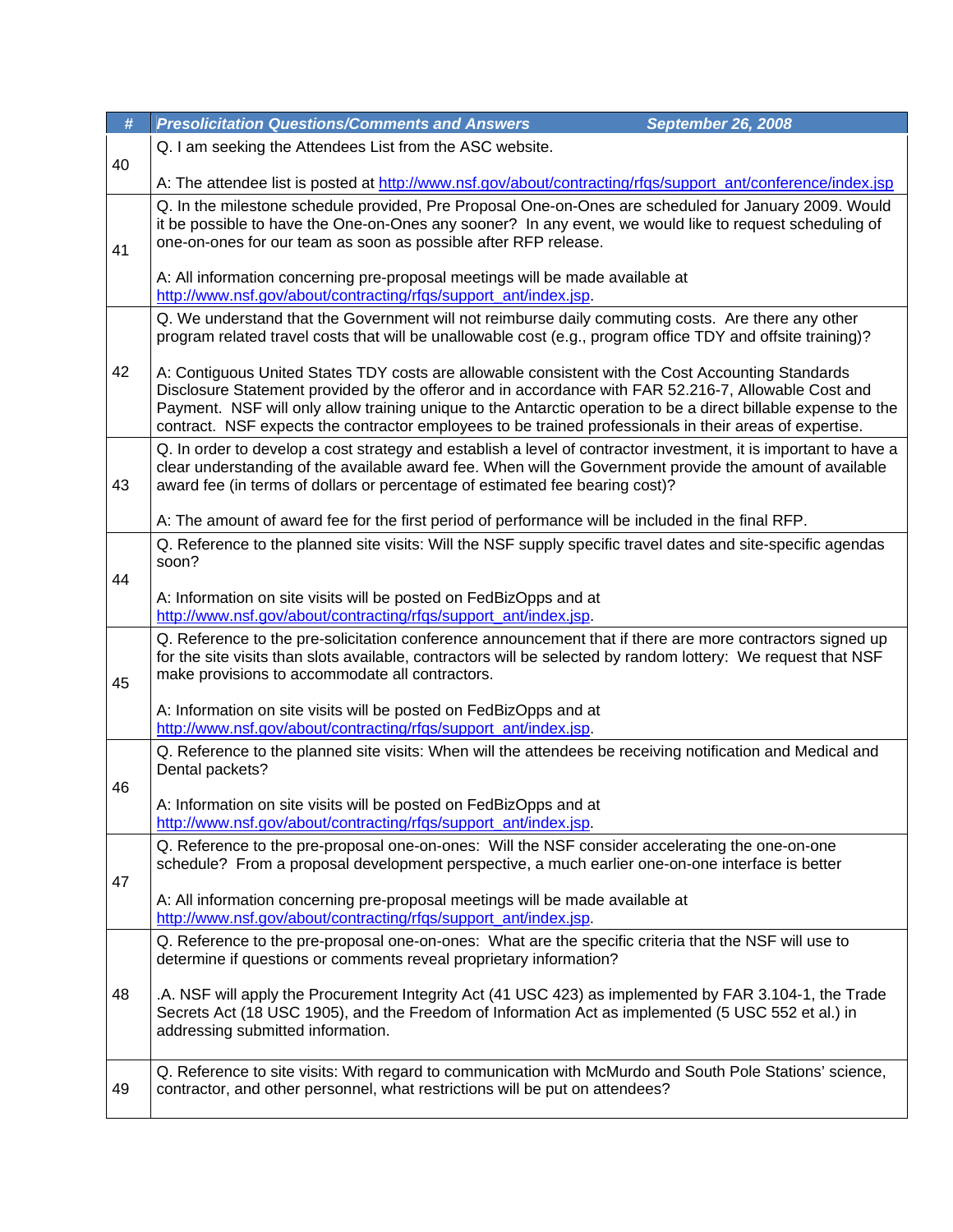| #  | <b>Presolicitation Questions/Comments and Answers</b><br><b>September 26, 2008</b>                                                                                                                                                                                                                                                                                                                                       |  |
|----|--------------------------------------------------------------------------------------------------------------------------------------------------------------------------------------------------------------------------------------------------------------------------------------------------------------------------------------------------------------------------------------------------------------------------|--|
|    | A: Information on site visits will be posted on FedBizOpps and at<br>http://www.nsf.gov/about/contracting/rfqs/support_ant/index.jsp.                                                                                                                                                                                                                                                                                    |  |
| 50 | Q. Reference to the USAP Annual Program Plan: Can a copy of the most recent Integrated Master<br>Schedules (IMS) for McMurdo, South Pole, Palmer and the Vessels be made available at the reading room<br>website?                                                                                                                                                                                                       |  |
|    | A: NSF will make this available in the on-line Library at<br>http://www.nsf.gov/about/contracting/rfqs/support_ant/index.jsp.                                                                                                                                                                                                                                                                                            |  |
| 51 | Q. Reference to the IT&C presentation p. 79, NSF InfoSec policy as the basis for 17 5000-series Resource<br>Directives: Will the NSF detail specifically which of the 5000-series these are?                                                                                                                                                                                                                             |  |
|    | A: These policies are available publicly on USAP gov at http://www.usap.gov/technology/.                                                                                                                                                                                                                                                                                                                                 |  |
|    | Q. Reference to the IT&C presentation p. 81, and the SPAWAR IA: What does the acronym IA refer to?                                                                                                                                                                                                                                                                                                                       |  |
| 52 | A: It stands for "Information Assurance." This is the group within SPAWAR which performs information<br>security assessments and reviews for NSF.                                                                                                                                                                                                                                                                        |  |
| 53 | Q. Reference to IT&C presentation p. 102: Of the 5 candidate satellites, which two are not in USAP service?                                                                                                                                                                                                                                                                                                              |  |
|    | A: The two satellites not presently in service to South Pole Station are GOES-7 and TDRS F3.                                                                                                                                                                                                                                                                                                                             |  |
| 54 | Q. Reference to IT&C presentation p. 115: Please confirm that the AIL contractor supports Arctic Program<br>requirements for Iridium SIM cards.<br>A: The ASC contractor coordinates all Iridium SIM card usage for OPP, which includes a limited number of<br>cards being used by other programs, including the Arctic. These costs are tracked by the ASC contractor<br>and managed as reimbursable activities by NSF. |  |
| 55 | Q. Reference to Christchurch N.Z. presentation: What are the current procurement sources for Extreme<br>Cold Weather gear?                                                                                                                                                                                                                                                                                               |  |
|    | A: Offerors will have to perform their own market research for commercial vendors that provide Extreme<br>Cold Weather gear.                                                                                                                                                                                                                                                                                             |  |
| 56 | Q. Reference to Environmental Stewardship in the USAP presentation: Will past seasons' copies of EIA,<br>field camp, and station audits be available for inspection at the reading room website?                                                                                                                                                                                                                         |  |
|    | A: This information will be posted at http://www.nsf.gov/about/contracting/rfgs/support_ant/index.jsp.                                                                                                                                                                                                                                                                                                                   |  |
| 57 | Q. Reference to Environmental Stewardship in the USAP presentation: Will potable water and wastewater<br>survey data be available at the reading room website?                                                                                                                                                                                                                                                           |  |
|    | A: This information will be posted at http://www.nsf.gov/about/contracting/rfgs/support_ant/index.jsp.                                                                                                                                                                                                                                                                                                                   |  |
| 58 | Q. Reference to Safety Programs presentation: Will copies of Search and Rescue after-action<br>reviews/mishap investigations be made available at the reading room website?                                                                                                                                                                                                                                              |  |
|    | A: Copies of the Search and Rescue After Action Reports are not available.                                                                                                                                                                                                                                                                                                                                               |  |
| 59 | Q. Reference to the Safety Programs presentation: Will copies of previous seasons' safety risk analyses be<br>made available at the reading room website?                                                                                                                                                                                                                                                                |  |
|    | A: Risk assessments will not be posted in the reading room.                                                                                                                                                                                                                                                                                                                                                              |  |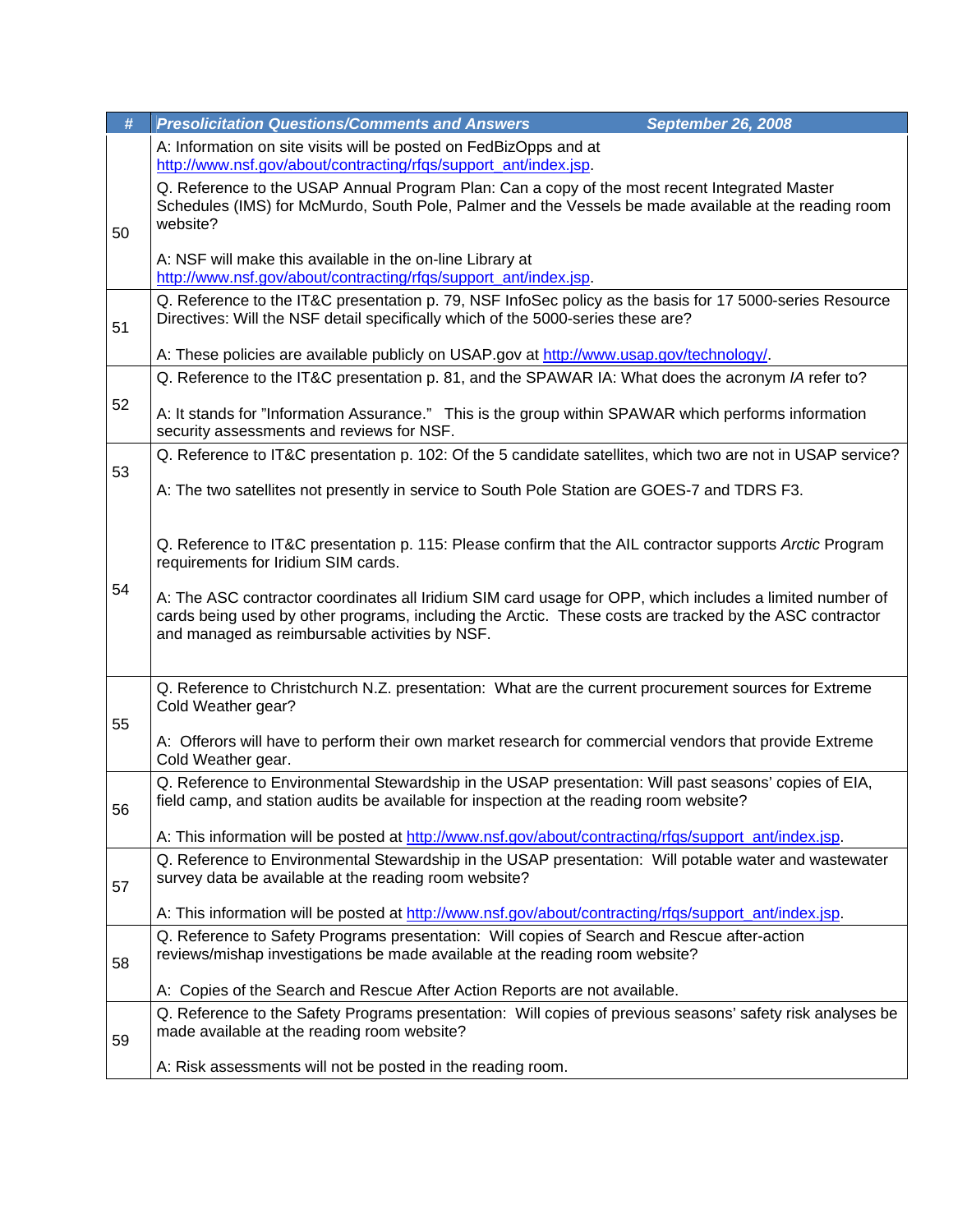| $\#$                                          | <b>Presolicitation Questions/Comments and Answers</b><br>September 26, 2008                                                                                                                                                                                                                                                                                                                                                                                                                                                                                                                                                                                                                                                                                                                |  |  |
|-----------------------------------------------|--------------------------------------------------------------------------------------------------------------------------------------------------------------------------------------------------------------------------------------------------------------------------------------------------------------------------------------------------------------------------------------------------------------------------------------------------------------------------------------------------------------------------------------------------------------------------------------------------------------------------------------------------------------------------------------------------------------------------------------------------------------------------------------------|--|--|
| 60                                            | Q. Reference to Overview of Operations Functions presentation: Will copies of the USAP's fuel distribution<br>and storage procedures, standards, and guidelines be made available at the reading room website?                                                                                                                                                                                                                                                                                                                                                                                                                                                                                                                                                                             |  |  |
|                                               | A: Standard Operating Procedures are available in the on-line library at<br>http://www.nsf.gov/about/contracting/rfqs/support_ant/index.jsp                                                                                                                                                                                                                                                                                                                                                                                                                                                                                                                                                                                                                                                |  |  |
| 61                                            | Q. Reference to Overview of Operations Functions presentation: Regarding retail operations, can an<br>itemized year's worth of inventory turnover be made available at the reading room website?                                                                                                                                                                                                                                                                                                                                                                                                                                                                                                                                                                                           |  |  |
|                                               | A: This information will be posted at http://www.nsf.gov/about/contracting/rfqs/support_ant/index.jsp.                                                                                                                                                                                                                                                                                                                                                                                                                                                                                                                                                                                                                                                                                     |  |  |
|                                               | Q. Reference to the USAP Master Permit: Please provide a copy of the USAP Master Permit.                                                                                                                                                                                                                                                                                                                                                                                                                                                                                                                                                                                                                                                                                                   |  |  |
| 62                                            | A: This information is available in the on-line library at<br>http://www.nsf.gov/about/contracting/rfqs/support_ant/index.jsp                                                                                                                                                                                                                                                                                                                                                                                                                                                                                                                                                                                                                                                              |  |  |
|                                               | Q. Reference to ongoing construction projects: What, if any, construction projects valued over \$10,000 are<br>anticipated to be ongoing during the transition period? Please provide the name, location, and remaining<br>level of effort in time and funding required to complete these projects.                                                                                                                                                                                                                                                                                                                                                                                                                                                                                        |  |  |
| 63                                            | A: The scope of the individual construction and special projects will be developed post-award as<br>requirements occur during the term of the contract. The Final RFP will have a Government provided NTE<br>for major construction and special projects. This portion will not be part of the total evaluated cost for<br>Section M purposes. Major construction and special projects' requirements will be determined post-award<br>and will be incorporated by modification into the contract and will be consistent with the pertinent Annual<br>Program Plan.                                                                                                                                                                                                                         |  |  |
|                                               | Q. Reference to the MOA with MSC: Please provide a copy of the MSC MOA and most recent charter cost<br>for both the tanker and the cargo ship.                                                                                                                                                                                                                                                                                                                                                                                                                                                                                                                                                                                                                                             |  |  |
| 64                                            | A: The NSF has an overall MOU with the Department of Defense which allows for use of any MSC assets.<br>There is not a specific MOA with Military Sealift Command for Operation Deep Freeze. The NSF/DoD MOU<br>is available at http://www.nsf.gov/about/contracting/rfgs/support_ant/index.jsp. Cost and charter information<br>will be made available on the website.                                                                                                                                                                                                                                                                                                                                                                                                                    |  |  |
| 65                                            | Q. Reference to section C, paragraph 6.3 "Technical Management Administration Constraints",<br>subparagraph (d), of the DRFP which states: "The contractor will assume responsibility for existing leases<br>and charters and operator agreements (e.g. Christchurch Airport Authority, NZ, and Punta Arenas,<br>Chile)": Would the NSF please provide complete copies of the leases and charters and operator agreements<br>in order for the contractor to assess its potential liabilities?                                                                                                                                                                                                                                                                                              |  |  |
|                                               | A: NSF will make these available in the on-line library at<br>http://www.nsf.gov/about/contracting/rfgs/support_ant/index.jsp                                                                                                                                                                                                                                                                                                                                                                                                                                                                                                                                                                                                                                                              |  |  |
| 66                                            | Q. Reference to section E, paragraph E.3, of the DRFP "Standards for Acceptance", which states: "Unless<br>otherwise authorized in writing by the Contracting Officer, all work performed and presented for acceptance<br>shall be free from error." This seems to imply that the NSF is demanding perfect performance from the<br>prime contractor and any subcontractors. What is the intention of this clause and how does the NSF expect<br>to use this clause in administering the contract?                                                                                                                                                                                                                                                                                          |  |  |
| A: This paragraph will be deleted in the RFP. |                                                                                                                                                                                                                                                                                                                                                                                                                                                                                                                                                                                                                                                                                                                                                                                            |  |  |
| 67                                            | Q. Reference to section H, paragraph H.4, of the DRFP, which states: "Additionally, all personnel performing<br>work being reimbursed to the contractor as a direct cost, or by the contractor to its affiliates, consultants, or<br>subcontractors as a direct cost under any sub-agreement, must be U.S. citizens or permanent residents." In<br>many companies, non-US personnel perform contract-related work and charge the contract directly for the<br>hours worked as disclosed in their approved CASB Disclosure Statements. For example, accounting and<br>finance functions or invoicing may be done at a corporate headquarters in the US. Would the NSF please<br>clarify its requirement for the use of only US personnel on the contract? Does this requirement flow to all |  |  |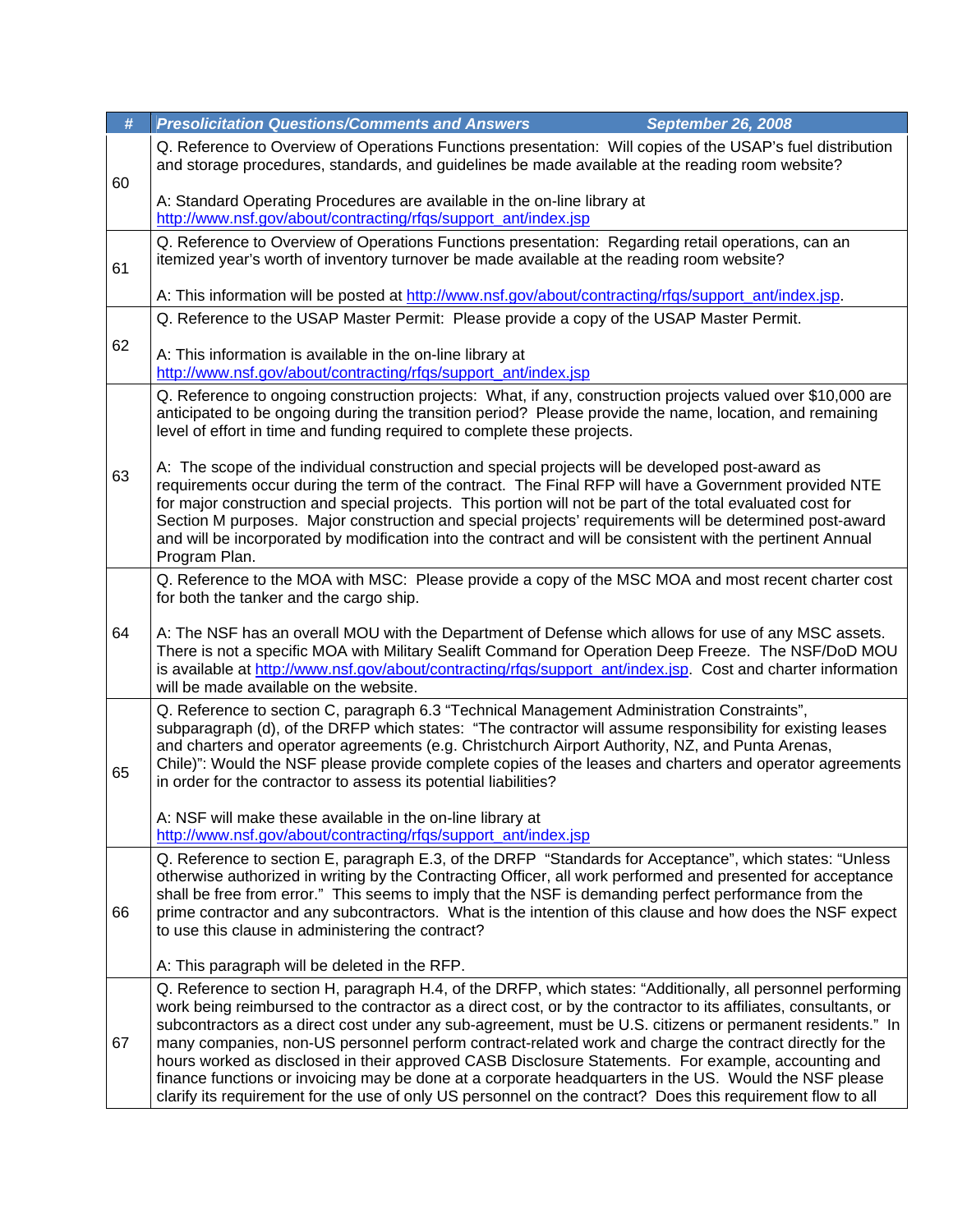| #  | <b>Presolicitation Questions/Comments and Answers</b>                                                                                                                                                                                                                                                                                                                                                                                                                                                                                                                                                                                                                                                                                                                                                                                                                                                                                                                                                      | <b>September 26, 2008</b> |
|----|------------------------------------------------------------------------------------------------------------------------------------------------------------------------------------------------------------------------------------------------------------------------------------------------------------------------------------------------------------------------------------------------------------------------------------------------------------------------------------------------------------------------------------------------------------------------------------------------------------------------------------------------------------------------------------------------------------------------------------------------------------------------------------------------------------------------------------------------------------------------------------------------------------------------------------------------------------------------------------------------------------|---------------------------|
|    | subcontractors as well?                                                                                                                                                                                                                                                                                                                                                                                                                                                                                                                                                                                                                                                                                                                                                                                                                                                                                                                                                                                    |                           |
|    | A: Section H.4 Award of Contract to U.S. Firms and Citizens Only will be revised in the final RFP.                                                                                                                                                                                                                                                                                                                                                                                                                                                                                                                                                                                                                                                                                                                                                                                                                                                                                                         |                           |
| 68 | Q. Reference to Section H, paragraph H.5 of the DRFP, "Assignment of Subcontracts" states: "All<br>subcontracts awarded by the contractor for which the cost of the subcontract is being reimbursed to the<br>contractor as a direct cost (regardless of subcontract type, or property and/or services being acquired) shall<br>reserve NSF's rights to unilaterally assign the subcontract for administration to NSF or any other<br>organization selected by NSF." The clause only refers to the administration of subcontracts. Does the NSF<br>intend to accept the full liabilities; responsibilities and obligations of the prime contractor as reflected in the<br>assignable subcontract such as the ability to inspect/reject work, make payment, etc. to be assigned to<br>NSF? Are there any particular flow-downs the NSF wants included in the prime contractor's subcontracts to<br>fully implement this requirement?<br>A: Section H.5 of the draft RFP will be clarified in the final RFP. |                           |
|    | Q. 1) Reference to section H, paragraph H.16 of the DRFP, which requires the prime contractor to enter into                                                                                                                                                                                                                                                                                                                                                                                                                                                                                                                                                                                                                                                                                                                                                                                                                                                                                                |                           |
| 69 | Associate Contract Agreements, but does not specify the time by which such agreements are to be in place.<br>2) In addition, should the prime contractor require its subcontractors to enter into their own Associate<br>Contract Agreements? 3) Would the NSF provide copies of the current agreements?                                                                                                                                                                                                                                                                                                                                                                                                                                                                                                                                                                                                                                                                                                   |                           |
|    | A: 1) See DRFP Section H.16d) for when agreements should be submitted to the NSF CO. 2) It is not a<br>requirement of H.16. 3) No Associate Contractor Agreements exist at this time.                                                                                                                                                                                                                                                                                                                                                                                                                                                                                                                                                                                                                                                                                                                                                                                                                      |                           |
| 70 | Q. Reference to section G, paragraph G.1 of the DRFP allows for monthly invoices. However, FAR 52.216-<br>7, Allowable Cost and Payment, allows the contractor to invoice every two weeks for payments. Please<br>change G.1 to allow billing every two weeks for cost portions of the contract and monthly for FFP portions of<br>the contract.                                                                                                                                                                                                                                                                                                                                                                                                                                                                                                                                                                                                                                                           |                           |
|    | A: NSF will only accept invoices on a monthly basis per Section G.1 of the DRFP.                                                                                                                                                                                                                                                                                                                                                                                                                                                                                                                                                                                                                                                                                                                                                                                                                                                                                                                           |                           |
| 71 | Q. Reference to section H, paragraph H.20 of the DRFP, which requires the contractor to indemnify the<br>Government. Indemnification of the Sovereign by a contractor is not reasonable since the Government as<br>the Sovereign can change laws, regulations, and practice. This may be interpreted to prevent the contractor<br>from seeking any request for equitable adjustment or claim under the contract. Please elaborate on and/or<br>delete this requirement.                                                                                                                                                                                                                                                                                                                                                                                                                                                                                                                                    |                           |
|    | A: NSF will take this under advisement.                                                                                                                                                                                                                                                                                                                                                                                                                                                                                                                                                                                                                                                                                                                                                                                                                                                                                                                                                                    |                           |
| 72 | Q. Reference to section I of the DRFP includes FAR 52.245-9, Use and Charges. This clause is prescribed<br>when the Government will collect fees for the rental of Government property. This clause is normally used<br>when the contractor will use Government furnished property in the manufacture of items for sale. It does not<br>appear appropriate for this RFP. Please clarify or delete the clause.                                                                                                                                                                                                                                                                                                                                                                                                                                                                                                                                                                                              |                           |
|    | A: This clause will remain in the RFP.                                                                                                                                                                                                                                                                                                                                                                                                                                                                                                                                                                                                                                                                                                                                                                                                                                                                                                                                                                     |                           |
| 73 | Q. Reference to section Attachment L-1 of the DRFP, can the template for resumes can be reformatted if<br>the information and numbering stay the same?                                                                                                                                                                                                                                                                                                                                                                                                                                                                                                                                                                                                                                                                                                                                                                                                                                                     |                           |
|    | A: All offerors shall follow the prescribed format.                                                                                                                                                                                                                                                                                                                                                                                                                                                                                                                                                                                                                                                                                                                                                                                                                                                                                                                                                        |                           |
| 74 | Q. Reference to section clause B.5 of the DRFP, which has \$0 for base fee. Are offerers not allowed to<br>propose a base fee, only an award fee for this contract?                                                                                                                                                                                                                                                                                                                                                                                                                                                                                                                                                                                                                                                                                                                                                                                                                                        |                           |
|    | A: NSF will not consider authorizing a base fee. NSF will establish the award fee pool.                                                                                                                                                                                                                                                                                                                                                                                                                                                                                                                                                                                                                                                                                                                                                                                                                                                                                                                    |                           |
| 75 | Q. Reference to section clause B.7, Award fee, of the DRFP: The grading scale is extremely strict. An 86-<br>90 is usually a good score on Award Fee Boards but per the DRFP this would only earn 40%. We request<br>that the NSF consider adjusting the award fee scale.                                                                                                                                                                                                                                                                                                                                                                                                                                                                                                                                                                                                                                                                                                                                  |                           |
|    |                                                                                                                                                                                                                                                                                                                                                                                                                                                                                                                                                                                                                                                                                                                                                                                                                                                                                                                                                                                                            |                           |